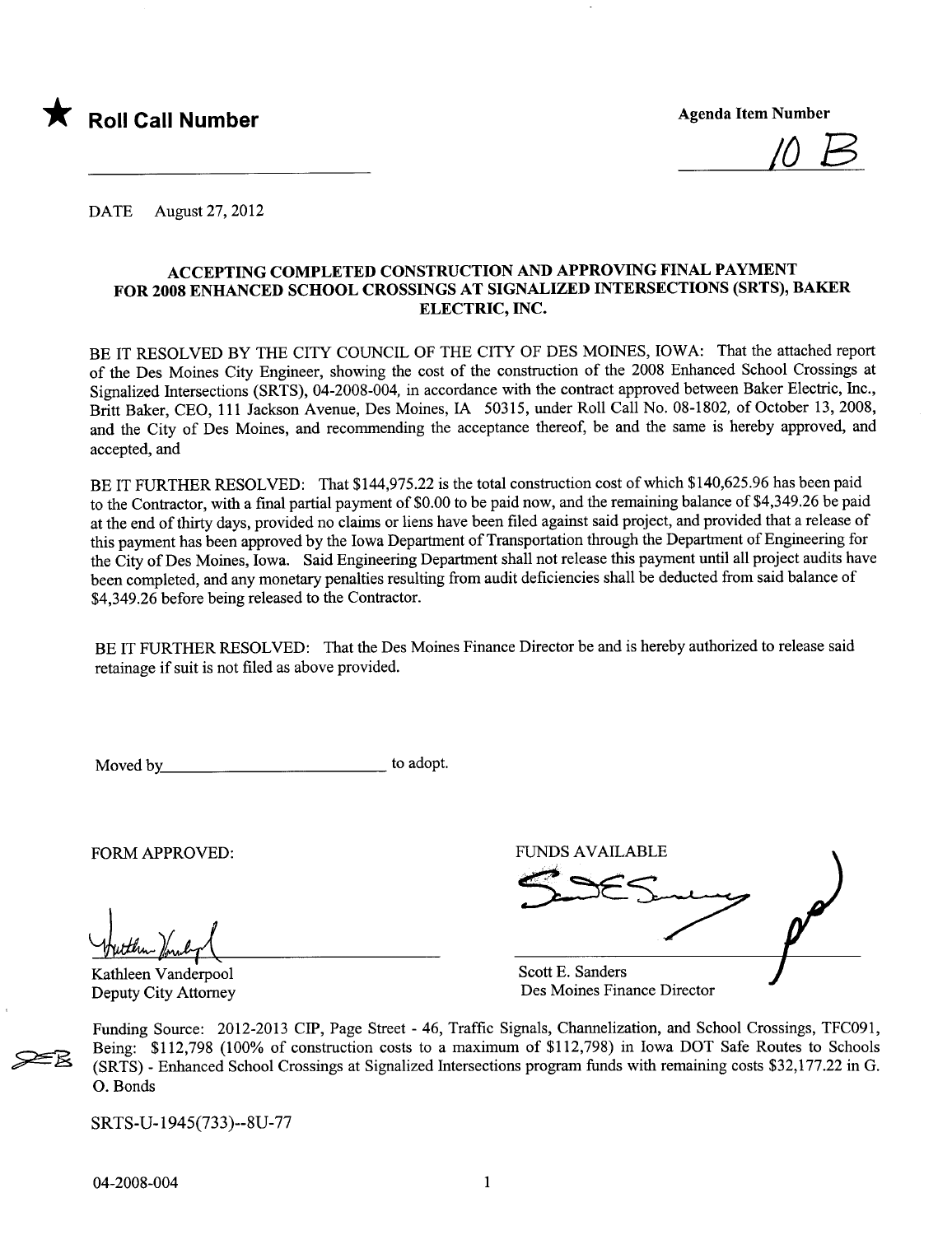

Agenda Item Number



DATE August 27, 2012

| <b>COUNCIL ACTION</b> | <b>YEAS</b> | <b>NAYS</b> | <b>PASS</b> | <b>ABSENT</b>   |
|-----------------------|-------------|-------------|-------------|-----------------|
| <b>COWNIE</b>         |             |             |             |                 |
| <b>COLEMAN</b>        |             |             |             |                 |
| <b>GRIESS</b>         |             |             |             |                 |
| <b>HENSLEY</b>        |             |             |             |                 |
| <b>MAHAFFEY</b>       |             |             |             |                 |
| <b>MEYER</b>          |             |             |             |                 |
| <b>MOORE</b>          |             |             |             |                 |
| <b>TOTAL</b>          |             |             |             |                 |
| <b>MOTION CARRIED</b> |             |             |             | <b>APPROVED</b> |

#### **CERTIFICATE**

I, DIANE RAUH, City Clerk of said City hereby certify that at a meeting of the City Council of said City of Des Moines, held on the above date, among other proceedings the above was adopted.

IN WITNESS WHEREOF, I have hereunto set my hand and affixed my seal the day and year first above written.

Mayor City Clerk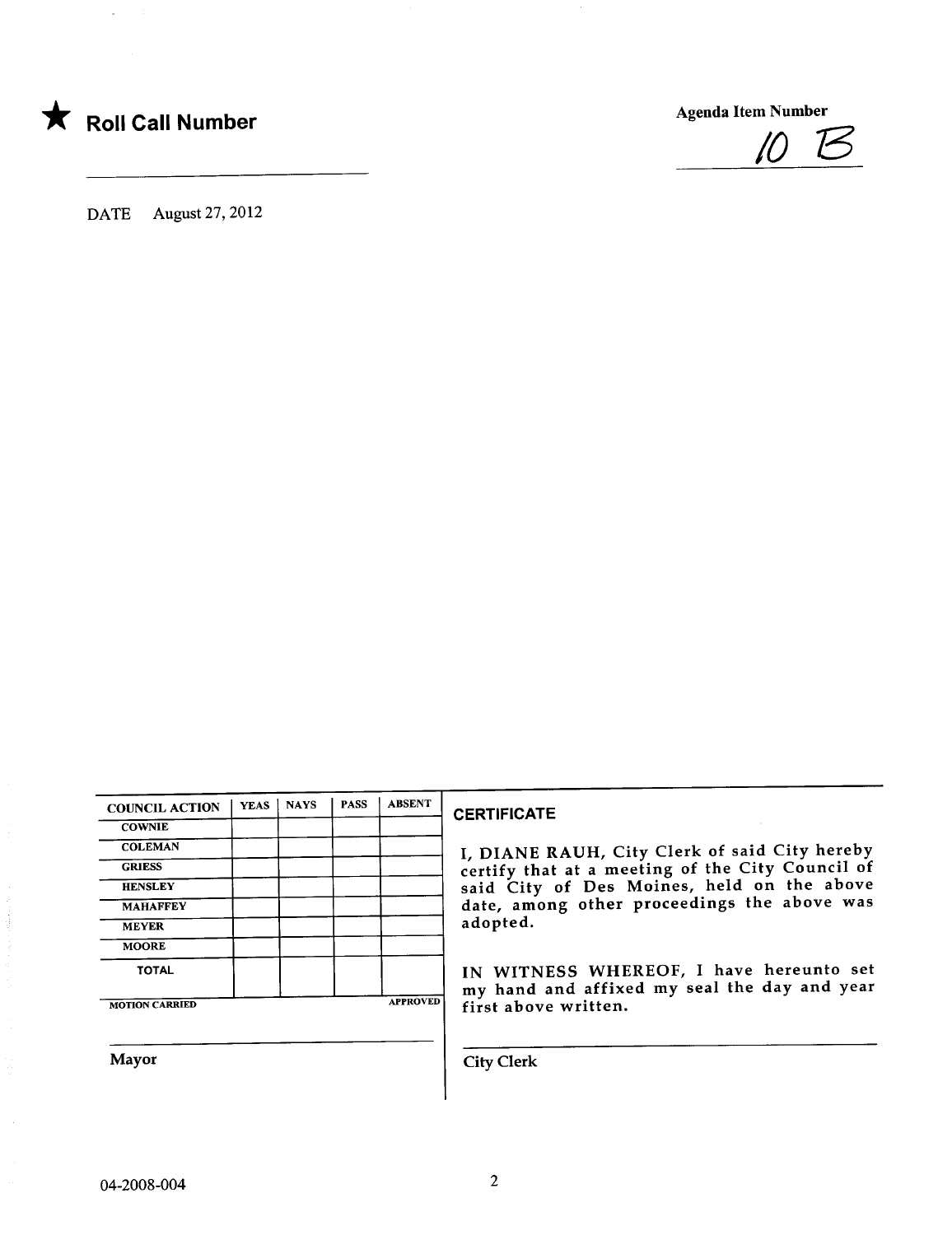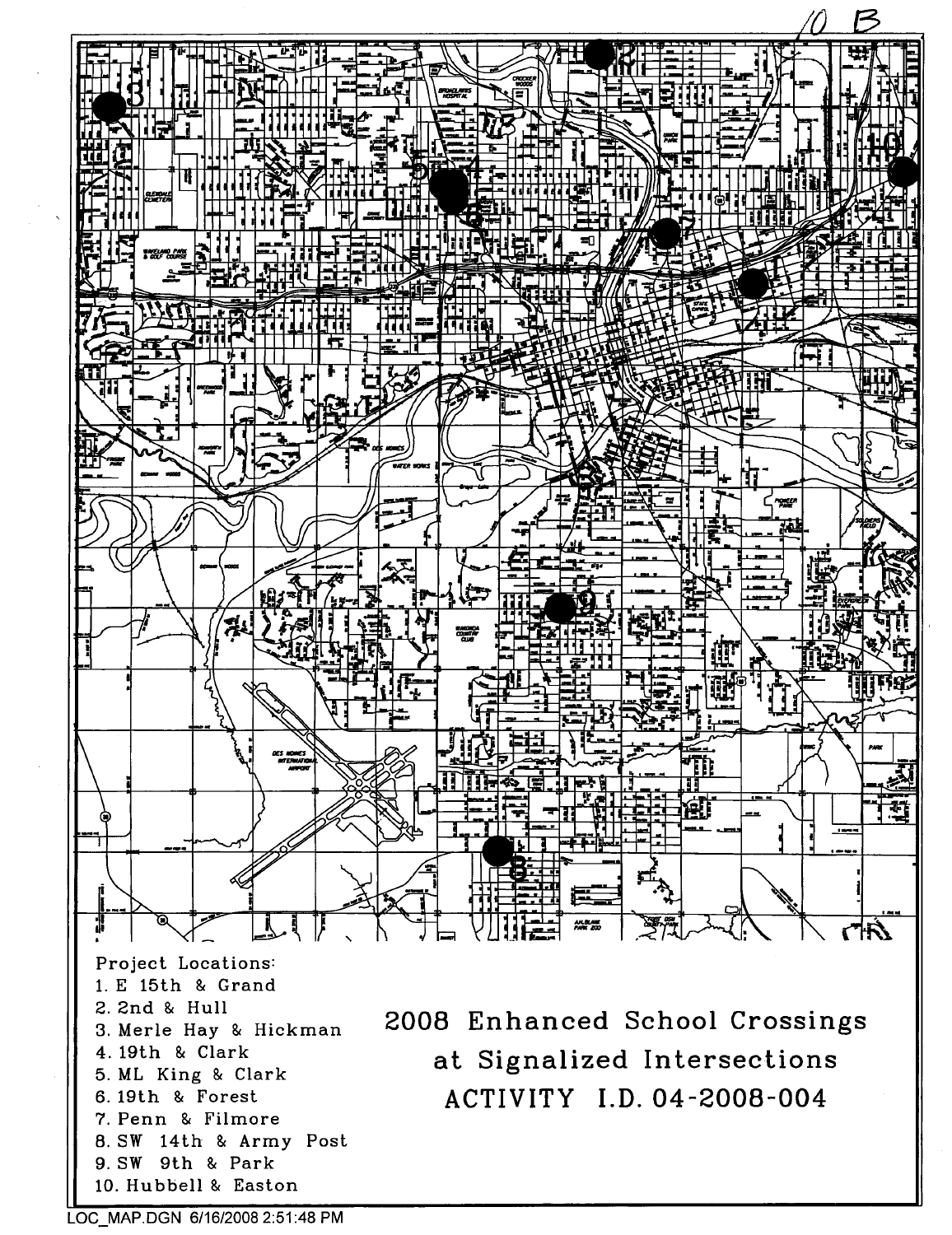

## PROJECT SUMMARY

### 2008 Enhanced School Crossings at Signalized Intersections (SRTS)

### Activity ID 04-2008-004

On October 13, 2008, under Roll Call No. 08-1802, the Council awarded the contract for the above improvements to Baker Electric, Inc., in the amount of \$139,696.45. Tabulated below is a history of project change orders.

| Change<br>Order No. | <b>Initiated By</b> | <b>Description</b>                                   | Amount       |
|---------------------|---------------------|------------------------------------------------------|--------------|
|                     | Engineering         | 2/23/2010                                            | \$5,278.77   |
|                     |                     | To adjust Final Quantities.                          |              |
|                     |                     | <b>Original Contract Amount</b>                      | \$139,696.45 |
|                     |                     | <b>Total Change Orders</b>                           | \$5,278.77   |
|                     |                     | <b>Percent of Change Orders to Original Contract</b> | 3.78%        |
|                     |                     | <b>Total Contract Amount</b>                         | \$144,975.22 |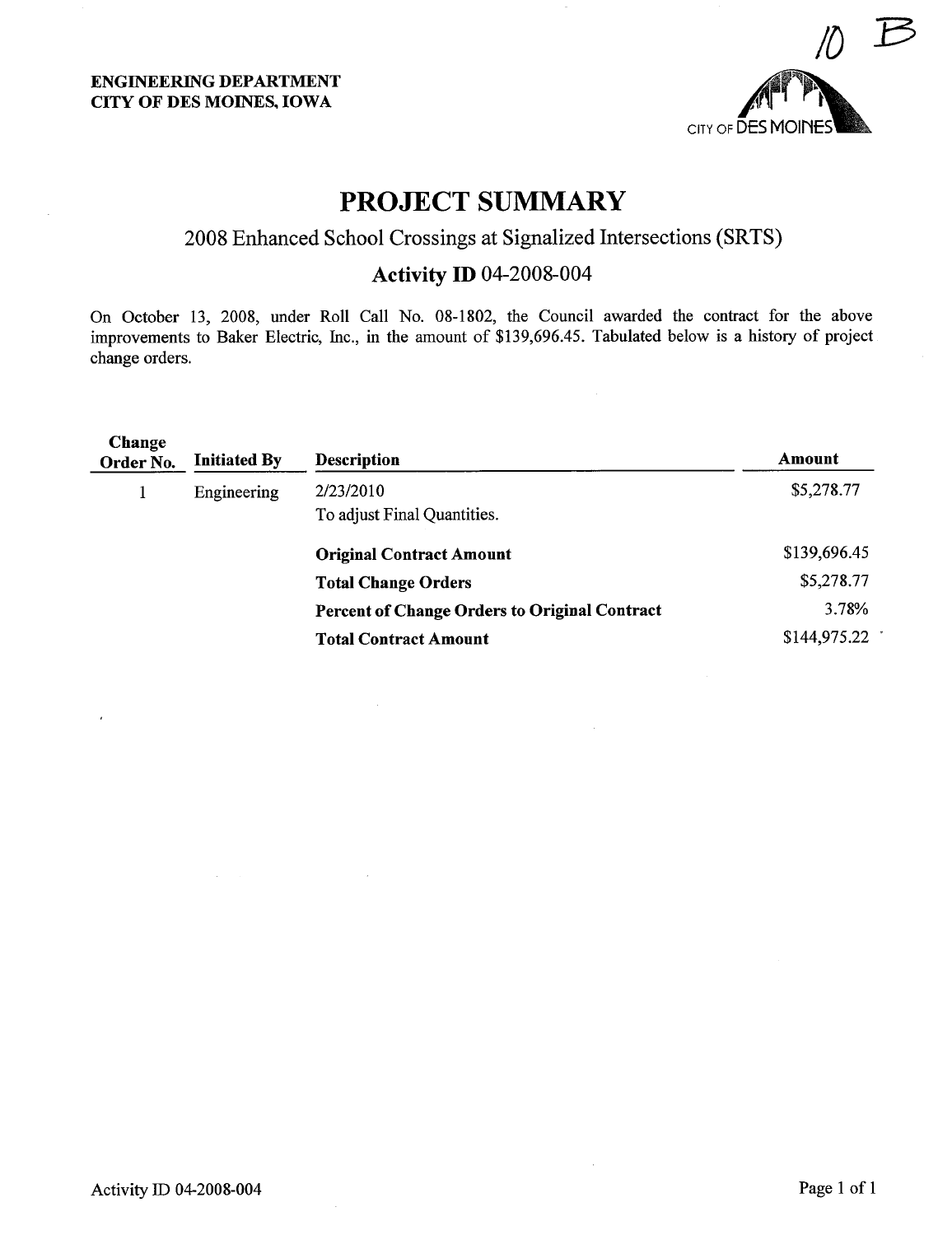

August 27,2012

#### CERTIFICATION OF COMPLETION

#### AGENDA HEADING:

Accepting completed construction and approving final payment for the 2008 Enhanced School Crossings at Signalized Intersections (SRTS), Baker Electric, Inc.

#### SYNOPSIS:

Approve the Engineer's Certification of Completion, accept construction of said improvement, and authorize final payment to the contractor.

#### FISCAL IMPACT:

Amount: \$144,975.22 As-Built Contract Cost

Funding Source: 2012-2013 CIP, Page Street - 46, Traffic Signals, Chanelization, and School Crossings, TFC091, Being: \$112,798 (100% of construction costs to a maximum of \$112,798) in Iowa DOT Safe Routes to Schools (SRTS) - Enhanced School Crossings at Signalized Intersections program fuds with remaining costs \$32,177.22 in G. O. Bonds

#### CERTIFICATION OF COMPLETION:

On October 13, 2008, under Roll Call No. 08-1802, the City Council awarded a contract to Baker Electric, Inc., Britt Baker, CEO, 111 Jackson Avenue, Des Moines, IA 50315 for the construction of the following improvement:

2008 Enhanced School Crossings at Signalized Intersections (SRTS), 04-2008-004

The improvements consist of upgrading existing traffic signals and pavement markings at various locations. All upgrades in accordance with the contract documents including Plan File Nos. 489-105/108, at the following locations in the City of Des Moines, Iowa:

1

- E.15th Street/E. Grand Avenue
- •2nd Street/ Hull Avenue
- •Merle Hav Road/Hickman Road
- •19th Street/ Clark Street
- .Marin Luther King, Jr. Parkway/Clark Street
- •19th Street/Forest Avenue
- .Pennsylvania AvenuelFilmore Street
- •S.W. 14th Street/Army Post Road
- .S.W. 9th Street/ark Avenue
- .Hubbell AvenueÆaston Boulevard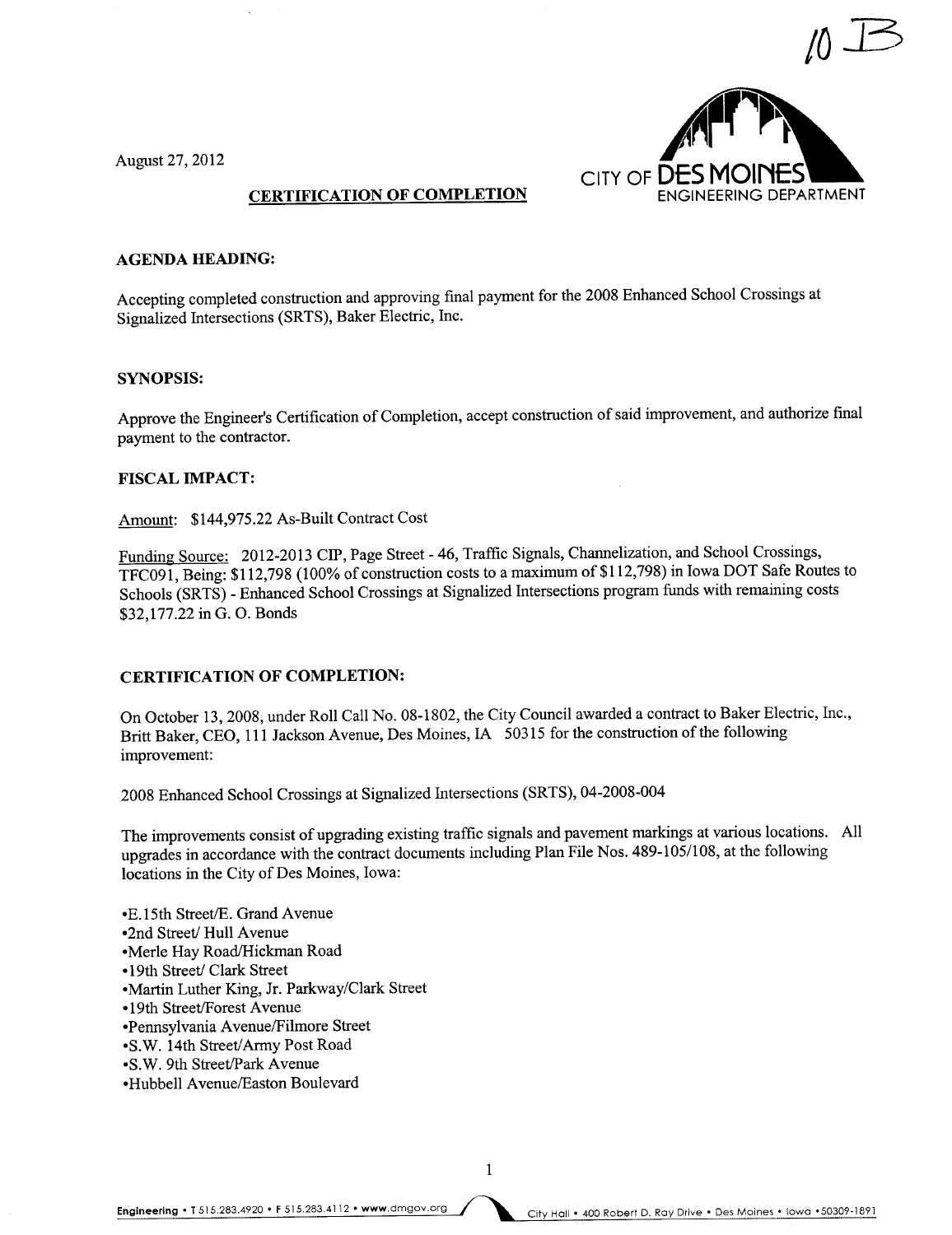I hereby certify that the construction of said 2008 Enhanced School Crossings at Signalized Intersections (SRTS), Activity ID 04-2008-004, has been completed in substantial compliance with the terms of said contract, and I hereby recommend that the work be accepted. The work commenced on December 17, 2008, and was completed on August 16,2012.

I further certify that \$144,975.22 is the total construction cost of which \$140,625.96 has been paid to the Contractor, with a final partial payment of \$0.00 to be paid now, and the remaining balance of \$4,349.26 be paid at the end of thirty days, provided no claims or liens have been filed against said project, and provided that a release of this payment has been approved by the Iowa Department of Transportation through the Department of Engineering for the City of Des Moines, Iowa. Said Engineering Department shall not release this payment until all project audits have been completed, and any monetary penalties resulting from audit deficiencies shall be deducted from said balance of \$4,349.26 before being released to the Contractor. The amount of completed work is shown on the attached Estimate of Construction Completed.

 $215$  Brewer

Jeb E. Brewer, P.E. Des Moines City Engineer